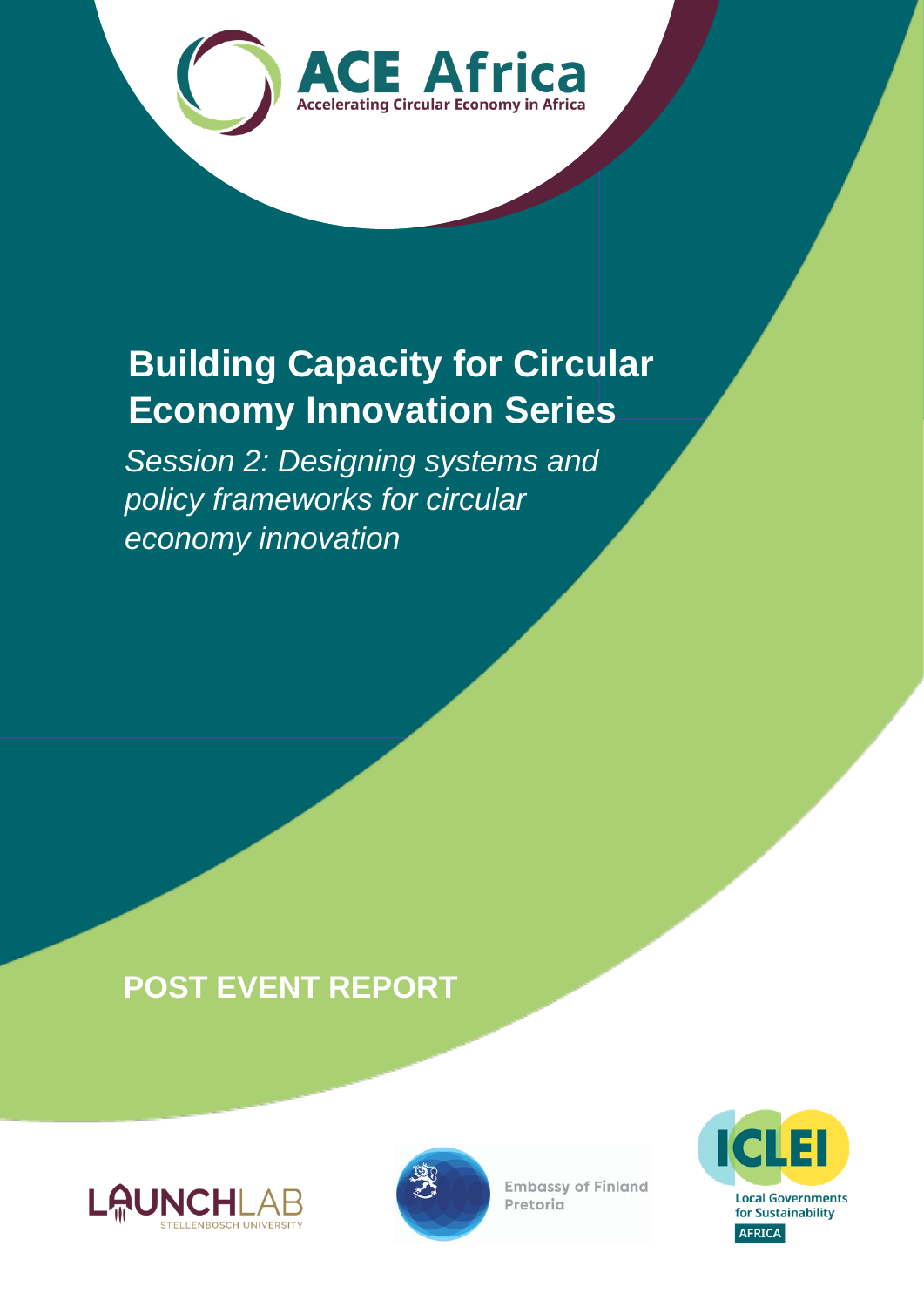## **March 2022 | 14h00-15h15 SAST**

The second session, titled 'Designing systems and policy frameworks for circular economy innovation' is part of a six series of events titled 'Building Capacity for Circular Economy Innovation'. The session presented existing and potential policy and legislative frameworks which can serve as a solid foundation to designing circular systems. It aimed to explore the role strengthening policies can play in enabling the growth of circular economy businesses in Africa and extrapolated recommendations on how Africa can develop local, regional and national road maps to align with circular road maps and policies in the global arena. The session held on March 8, 2022, and was co-convened by ICLEI Africa and Africa Circular Economy Network as part of the ACE Africa Action and Learning Events.

Panelists for the session included Cathrine Barth (Co-Founder, Circular Norway) and Venan Sondo (Lead, Chaint Afrique). Daniel Adeniyi (Professional Officer, ICLEI Africa) and Oluwakemi Ajakaiye (Chapter Lead, ACEN Nigeria) gave the welcome and introductory remarks to set the tone.

Cathrine Barth in her presentation titled 'Circular City Transition Strategies: Nordic approach to circular transition' stressed the importance of an ISO standard in achieving circular economic transition, and noted that it is an economic system that uses a systematic approach to maintain a circular flow of resources by regenerating, retaining or adding to their value, while contributing to sustainable development. She highlighted that globally the circular economy is only 9% circular, less than 10% of materials are making it into loops and emphasised that basic human needs drive consumption of material flows and circular change across sectors and value chains. Cathrine unpacked the aspects of the Circular City System and discussed how policies can be designed to accommodate a variety of sectors. She further discussed the circular procurement process as a maturity tool for development and the Circular City Life Manifesto which looked at human centric and nature positive city development.

In his contribution to the session, Venan Sondo noted that Chaint Afrique is an organisation that focuses on enabling Africa's transition to a circular economy. He emphasised the need for a systematic shift to achieve the 2030 goals and noted that in order for the sustainable development goals to be achieved, the organisation focuses on a 4-policy approach, where sustainable living has to be affordable, available, accessible and aspirational for all. He noted that money used to address poor sanitation in African countries provided an opportunity that could have been leveraged to accelerate transformational economic growth. He noted that the lack of policy impedes any good work being done. There is no existing underlying policy or indicators that guide and support what needs to be done, thus making it difficult to attract investment and gain traction. While designing policy, it is important to focus on the use of local materials without relying on imported material. He stressed that